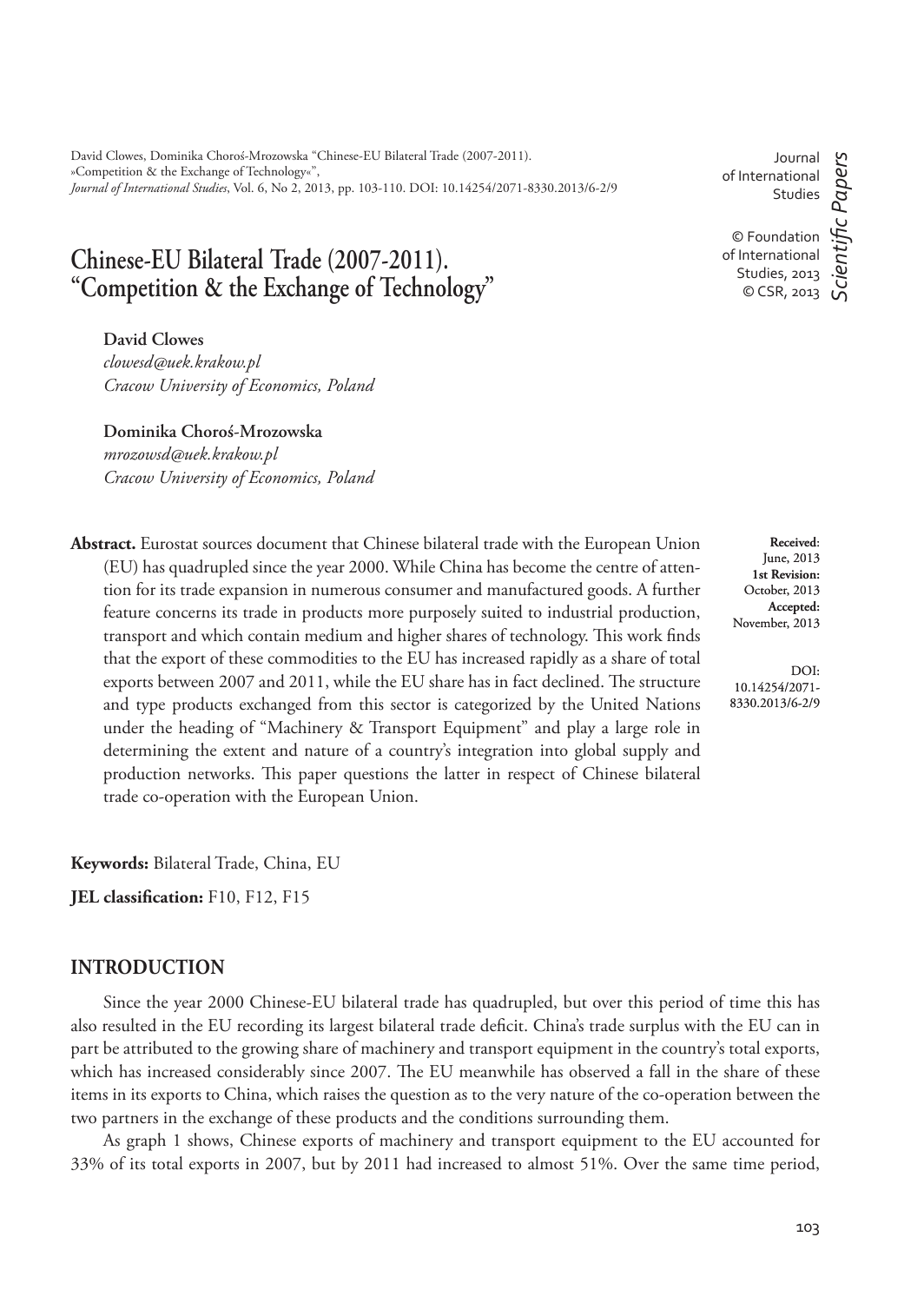however, the share of EU machinery and transport equipment in Chinese imports had fallen from 15.1% (2007) to 10.7% in 2011. It should be highlighted here that the value of Chinese exports of machinery and transport equipment to the EU totaled 149 billion Euros in 2011, while its imports were recorded at 145.6 billion – suggesting, a marginal trade deficit for the EU in this sector in its exchanges with China.



**Graph 1. Trade in SITC 7 commodities in 2007 & 2011.** Source: *Eurostat, Commodity Data*, 2008 & 2012.

An interesting consideration concerns the fact that, while export-import volumes were similar in 2011, the recession did not appear to have had a significant impact on European demand for Chinese products. Hence, EU imports of machinery & transport goods grew on average by 23.7% from 2007. This further raises questions as to the type and purpose of the products being exported to the EU, which is possibly reflective of relative price differentials as well as the role of Chinese industry on the supply side (supplies of components, accessories and/or products assembled and re-exported). At the same time, while China's imports of machinery and transport equipment from the EU grew (in value terms) on average by 8.9% from 107 to 145.6 billion Euros, graph 1 shows that their share in total exports actually fell between 2007 and 2011 to 10.7%.

To be able to uncover the nature of the bilateral trade relationship in these types of products, this work needs to determine the volume and structure of the commodities traded with a view to revealing their share, sectors of convergence and potential areas of competition. Part one of this research introduces the theoretical side and this involves the application of the Grubel-Lloyd Index, whose results will reveal the degree of "convergence" between industries via the measurement of "intra-industry trade". The Grubel-Lloyd Index shall be applied to commodities falling under the United Nations heading of "Machinery & Transport Equipment" (SITC 7, Standard International Trade Classification (Group 7)). Part two this work will provide an empirical evaluation. The work finds that both trading partners are becoming increasingly integrated via the trade of similar products (intra-industry trade), reflecting convergence and the presence of foreign direct investment. The results further show the presence of traded commodities in different goods, which indicate comparative advantage and specialisation. These initial findings occur in the background of the de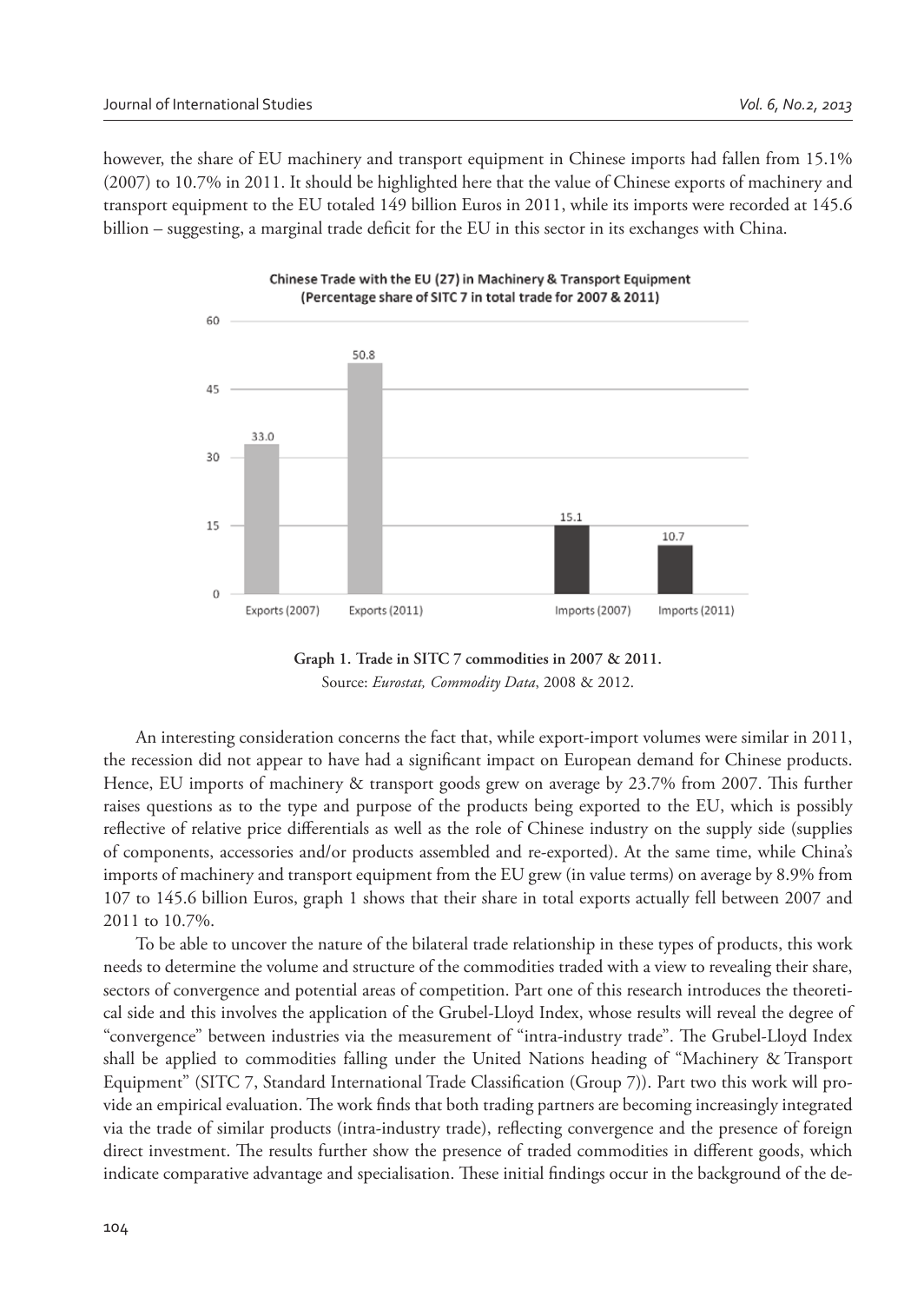valued Yen, which result in a lower price of commodities exported from China, but it also takes into account China's position in terms of granting access to foreign investors in its own country.

### THE GRUBEL-LLOYD INDEX & CONVERGENCE

Intra-industry trade is the exchange of goods between countries from broadly the same industries, whereas inter-industry trade represents the exchange of different goods (Grubel & Lloyd, 1975). Therefore, the measurement of trade flows between two countries reveals both the nature of trade conducted between them (inter/intra) and to what extent countries are similar in their factor endowments. For example, if trade is revealed to be more inter-industry in nature (index value  $<$  50), then this would suggest a difference between the two countries factor endowments and could imply that one country may have a comparative advantage in the production of some commodity, reflecting specialisation. This would be consistent with Ricardian and Neo-classical schools of thought. In contrast, intra-industry trade (index value > 50), occurs as a result of two countries being similar in their factor endowments and is more characteristic of the exchange of goods that takes place, for example, among advanced EU countries where it has become the dominant form of trade (Hoekman & Djankov, 1997). The effects of regional integration as well as the wider process of globalisation has led to production plants becoming endowed with similar, but varying levels of technology over time – a process of vertical integration. This determines capital-labour ratios and, likewise, income (Aturupane et al., 1999). The necessity of investment in raising productivity and output therefore emphasises the role of income as one of the key determinants driving intra-industry trade (Balassa, 1986).

The Grubel-Lloyd index (GL-1), first introduced in 1975, was later included in a textbook publication by Mikić (1998). This particular version of the index contains a weight of 0.5 to adjust for the eventuality of trade imbalances (surplus/deficit) and does so by upwardly or downwardly adjusting the end value according to the degree of imbalance. In the absence of this weight (see GL-1), it could occur that the performance of a particular industry could well be over or under estimated. The model as introduced by Mikić and applied in this work, can also be re-written as shown in GL-2.

$$
IIT = \left\{1 - 0.5\left[\sum \left(\frac{x_i}{x}\right) - \left(\frac{m_i}{m}\right)\right]\right\}100\tag{GL-1}
$$

$$
IIT = \left[\frac{\Sigma(x_i + m_i) - \Sigma(x_i - m_i)}{\Sigma(x_i + m_i)}\right] * 100
$$
 (GL-2)

In compiling the statistical information for this analysis, two select years have been chosen for the measurement of Chinese-EU trade flows: 2007 and 2011, thus allowing convergence as well as any significant change in industrial output to be measured over time. The data applied in this analysis is the United Nations, disaggregated 3-digit SITC (standard international trade classification), supplied by Eurostat, consistent with the WTO and focuses on the Standard International Trade Category of "machinery and transport equipment" (SITC 7).

**United Nations Commodity Groups**  $SITC$  0 = Food & live animals SITC 1 = Beverages & tobacco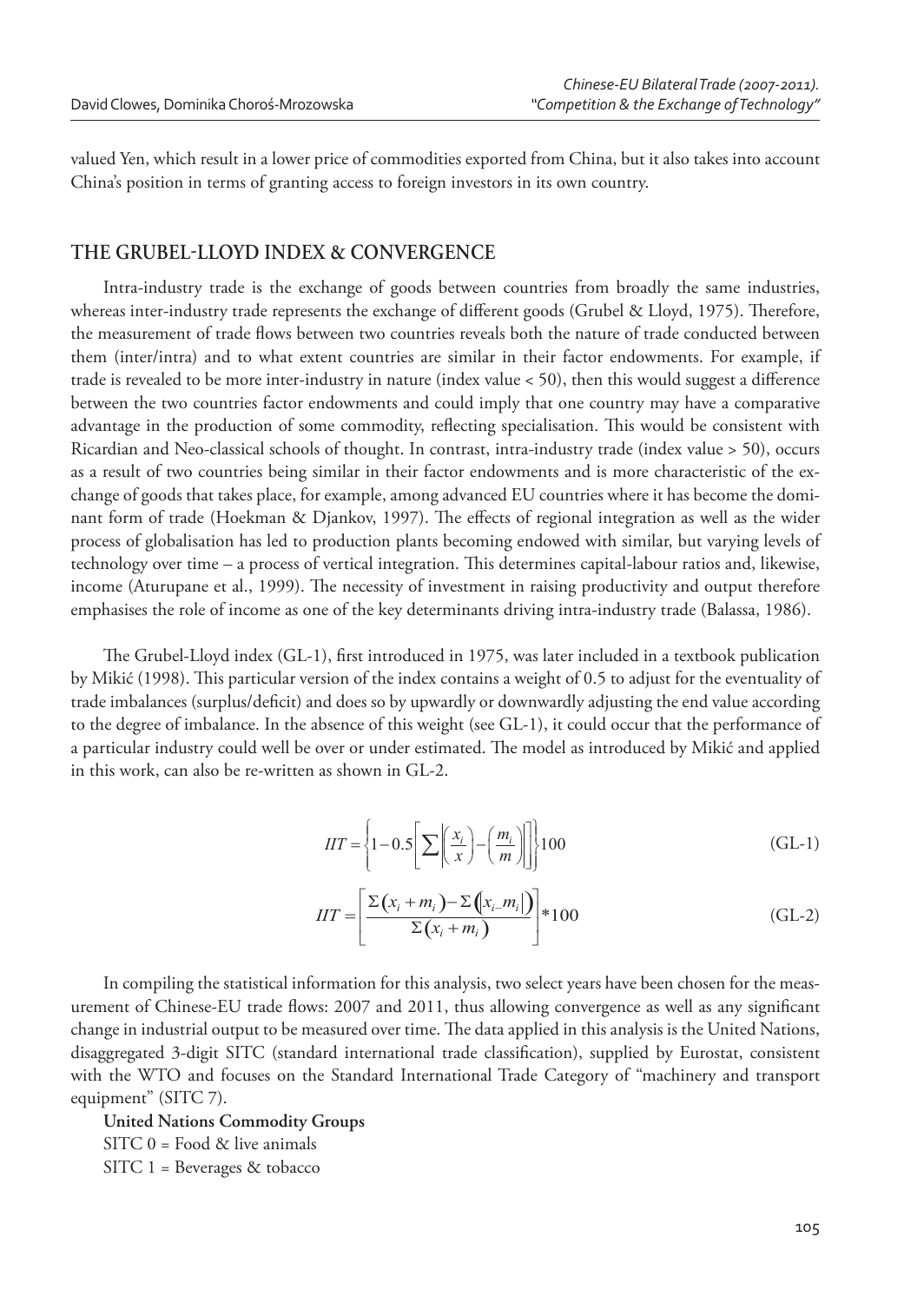SITC 2 = Crude materials, inedible, except fuels

- SITC 3 = Mineral fuels, lubricants & related materials
- SITC 4 = Animal & vegetable oils, fats & waxes
- SITC 5 = Chemicals & related products
- $SITC$  6 = Manufactured goods classified chiefly by material
- **SITC 7 = Machinery & transport equipment**
- SITC 8 = Miscellaneous articles
- $STTC$  9 = Commodities & transactions not classified in the listed SITC groups

The following table provides the results calculated for Chinese-EU bilateral trade in the exchange of machinery and transport equipment for 2011. As can be identified, sector SITC 7 can be sub-divided into ten core industrial, trade sectors at the initial, two-digit level (70, 71 etc). These sectors will be later expanded to reveal the exchange of traded commodities at the more disaggregated, 3-digit level. For reference, the codes shown in the first column of table one are defined below the table.

Table 1

| Industry           | $m_i$           | $\%$   | $X_i$           | $\%$   | $X_i - m_i$    | $\text{IIT}_{i}$ |
|--------------------|-----------------|--------|-----------------|--------|----------------|------------------|
| SITC <sub>70</sub> | $\theta$        | 0.00   | 572 348 793     | 0.38   | 572 348 793    | 0.00             |
| SITC <sub>71</sub> | 3 144 944 620   | 2.16   | 12 147 816 987  | 8.15   | 9 002 872 367  | 41.12            |
| SITC <sub>72</sub> | 2 748 478 718   | 1.89   | 18 266 429 506  | 12.25  | 15 517 950 788 | 26.15            |
| SITC <sub>73</sub> | 637 956 319     | 0.44   | 8 071 887 793   | 5.41   | 7 433 931 474  | 14.64            |
| SITC <sub>74</sub> | 11 987 586 066  | 8.23   | 24 261 254 920  | 16.27  | 12 273 668 854 | 66.14            |
| SITC <sub>75</sub> | 39 107 402 107  | 26.85  | 1 958 749 464   | 1.31   | $-37148652643$ | 9.53             |
| <b>SITC 76</b>     | 38 304 113 266  | 26.30  | 2 061 621 758   | 1.38   | $-36242491508$ | 10.21            |
| SITC <sub>77</sub> | 40 798 091 047  | 28.01  | 20 835 742 528  | 13.98  | $-19962348519$ | 67.61            |
| SITC <sub>78</sub> | 4 242 490 744   | 2.91   | 47 871 032 391  | 32.11  | 43 628 541 647 | 16.28            |
| <b>SITC 79</b>     | 4 666 534 389   | 3.20   | 13 040 177 665  | 8.75   | 8 373 643 276  | 52.70            |
| Total              | 145 637 597 276 | 100,00 | 149 087 061 805 | 100,00 | 3 449 464 529  |                  |

Chinese Trade with the EU ( $\epsilon$  millions) & Intra-industry trade (2011).

Source: *Own calculations based on Eurostat, 3-digit data*, 2011.

- 7 Machinery and transport equipment
- 71 Power-generating machinery and equipment
- 72 Machinery specialised for particular industries
- 73 Metal-working machinery
- 74 General industrial machinery and equipment, n.e.s., and machine parts
- $75$  Office machines and automatic data-processing machines
- 76 Telecommunications and sound-recording and reproducing apparatus and equipment
- 77 Electrical machinery, apparatus and appliances, n.e.s., and electrical parts thereof (including non-electrical counterparts, n.e.s., of electrical household-type equipment)
- 78 Road vehicles (including air-cushion vehicles)
- 79 Other transport equipment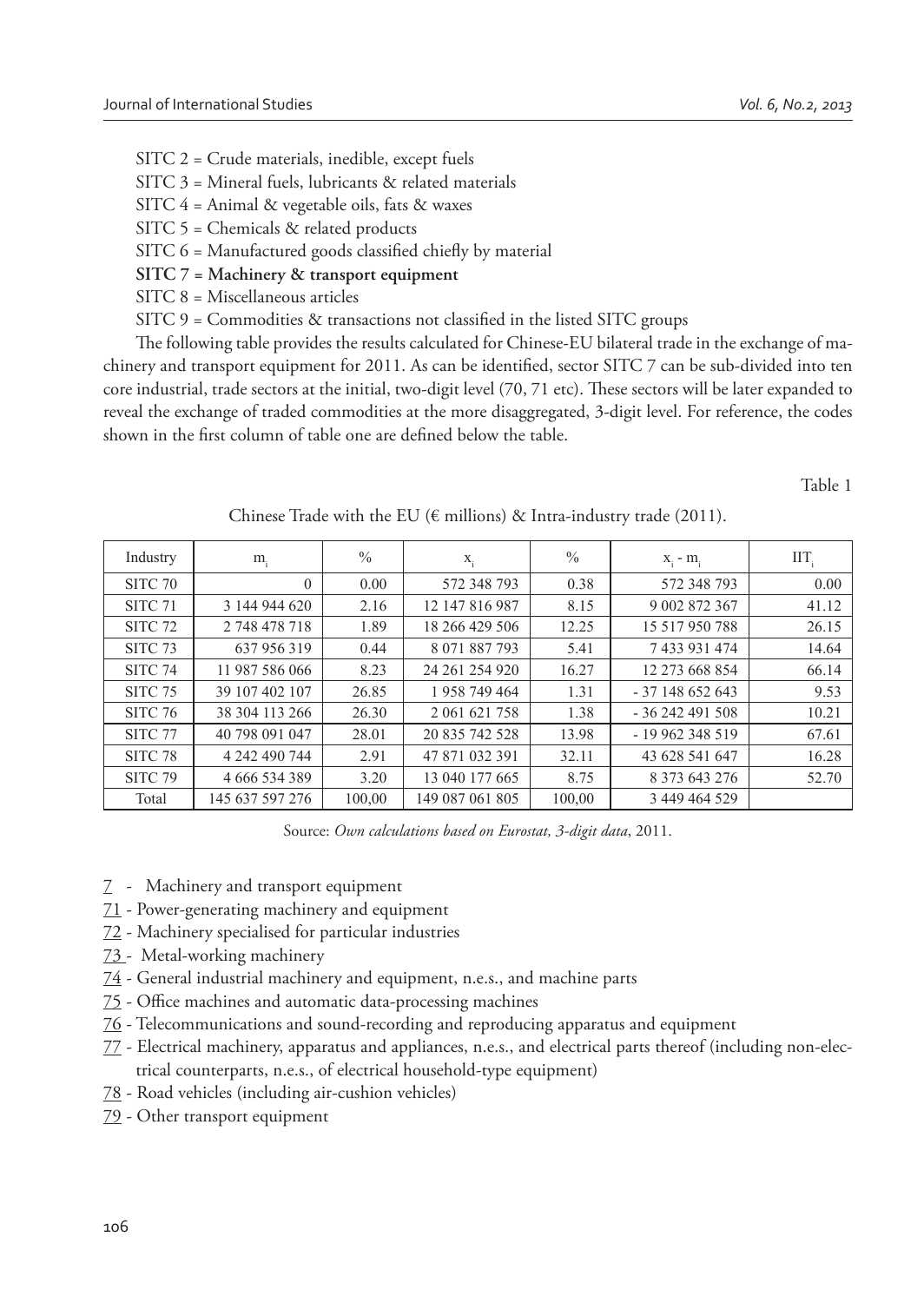In 2011, table one shows that more than 80% of Chinese, SITC 7 imports (column 2) from the EU were made up of office machines (75), telecommunications equipment (76) and electrical machinery (77). The application of the Grubel-Lloyd Index revealed that the highest degree of Convergence (intra-industry trade) could be found in the exchange of electrical machinery and parts (77). The exchange of the latter commodities also accounted for the highest share of imports from this sector (28%). Chinese exports to the EU meanwhile were more dominant in the supply of road vehicles (78). The degree of convergence (16.2) suggests trade in different goods (inter-industry trade) and signs of comparative advantage. Chinese exports of industrial machinery and parts (74) ranked second, representing 16.2% of the outflows from the SITC 7 group. The degree of convergence of these commodities was recorded as the highest with a level of intra-industry trade at more than 66. This suggests trade in similar goods, though the lower level of imports from the EU in these commodities indicates a process of vertical-integration, the presence of assembly operations as well as the supply of component parts from Chinese soil (see Dean, Fung, Wang & Zhi, 2008). This would be consistent with the industrial development path followed by the former socialist countries of Europe and their integration into regional supply and production networks during their own earlier transition periods (Clowes & Choroś-Mrozowska, 2010) and also Brenton and di Mauro (1998). This goes hand-in-hand with the comparatively lower input costs to production, namely labour .

#### **EMPIRICAL SUPPORT & EVALUATION**

In evaluating the supply of commodities at the more disaggregated 3-digit level, this section will first deal with the EU exports to China for the years 2007 and 2011. Graph two shows that four key industrial sectors can be observed, which together accounted for 89% of the commodities exported from this sector. These are labeled on the right-hand side of the graph.

The four sectors can be sub-divided according to levels of convergence and technology. The export of electrical machinery (77) and industrial machinery (74) are more recognizably integrated with Chinese industries on account of their IIT values, which are both above 60 and suggest a fairly high degree of integration and co-operation between their respective industries. These are products endowed with low and lowto-medium levels of technology. In contrast, telecommunications equipment  $(76)$  and  $(75)$  office machines (computers and data processing equipment) are less high highly integrated, but together account for 51% of the exports from the overall sector. The lower degree of convergence (IIT) indicates comparative advantage and the supply of products embodied with more medium and medium-to-high levels of technology. The key difference separating industries (77 and 74) and (75 and 76) concerns the skill-levels employed to produce the commodities exported and re-imported. The former involves the supply of whole products as well as the supply of components for assembly operations on Chinese soil. This may involve the engagement of foreign investors at the initial stage, setup, recruitment and training (Dunning, 1993), while the latter refers to the actual supply of finished products – consistent, with the EU's comparative advantage.

EU investments in China are consistent with this and are geared towards more market- and efficiencyseeking forms of investment (Liu & Daly, 2011). These complimentary forms of investment target China's sizeable labour market, while at the same time drawing on the relatively lower costs of production for export output – a significant factor in Chinese outflows (see Weishi, Awakuse & Yuan, 2008).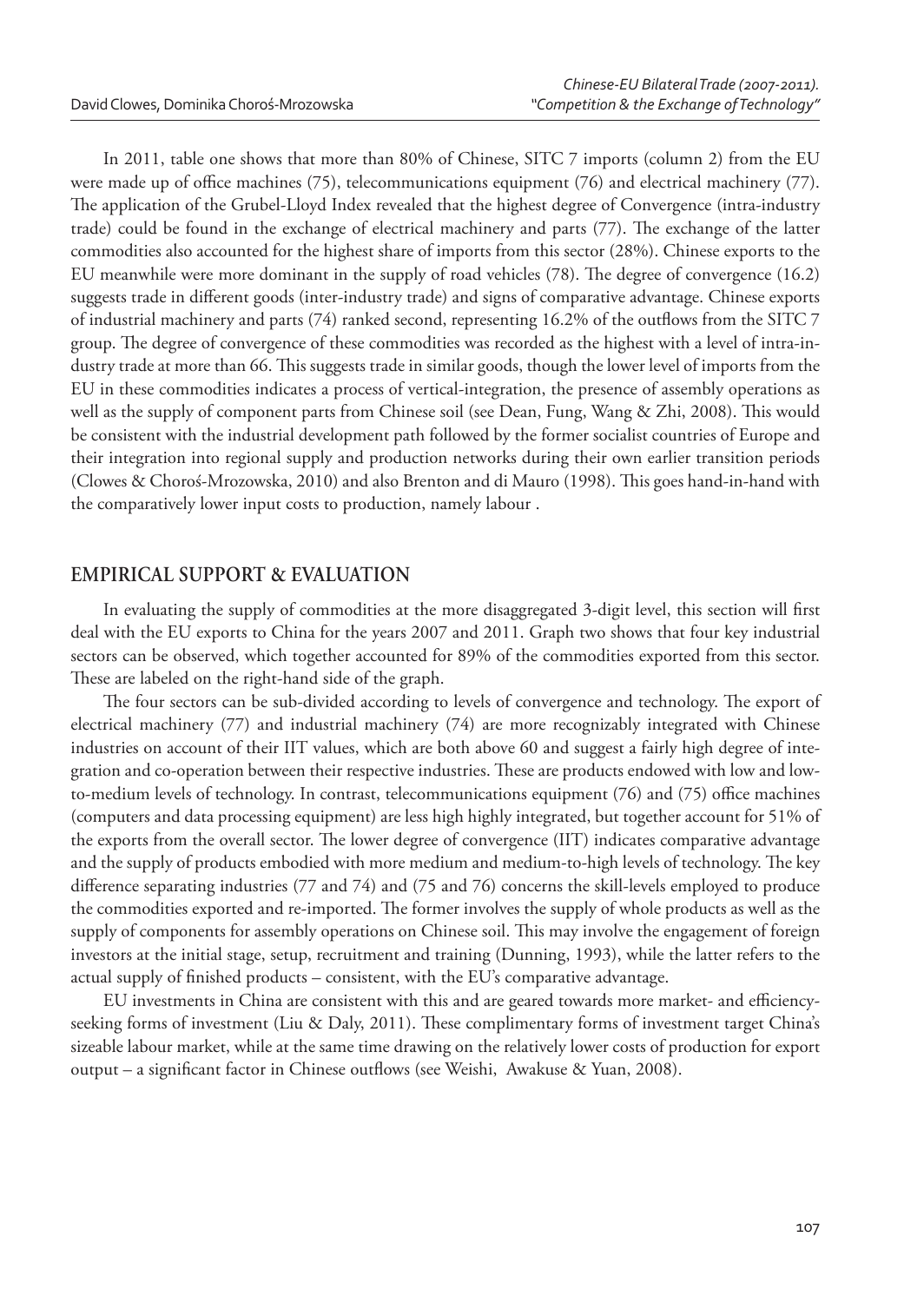

**Graph 2. EU 27 Exports of Machinery & Transport Eq. to China (2007 & 2011).** Source: Own calculations based on Eurostat, 3-digit data, 2011.

The following graph (3) depicts the supply of Chinese exports to the EU for the same years, revealing that four, key industrial groups also dominate supply side operations. The four key areas of Chinese export specialisation (see graph 3) accounted for 74% of its own supply of machinery and transport equipment to the EU. The export of electrical machinery  $(77)$  and industrial machinery  $(74)$  is consistent with the EU side in convergence terms and the degree of integration. The actual volume of these commodities exported however is lower at 14% and 16%, respectively as a share of the products exported from this sector. This lends weight to the process of vertical integration and the role of Chinese industry on the supply side, which reflects the comparatively lower input costs to production and the labour-side advantage. This is supported by Zhao (2004), who indicates that manufacturing industry in these fields of production is the main supplier of employment growth. It also reflects the role and impact of FDI in industrial output in the country (Zhao, Z., & Zhang, K. (2010). At the same time the export of machinery specialised for particular industries (72), reveals a low degree of convergence (IIT = 26.15) and accounts for 12% of the sector. This may indicate an initial comparative advantage. In contrast, the supply of road vehicles (78) accounts for 32% alone and is accompanied by a low degree of convergence (IIT = 16.3). This is supported not only via the supply of components and accessories to the EU, but also some of the widely known, take-over activities pursued by China in recent times, such as, to name a few, Volvo of Sweden as well as investment in other EU sectors (Hanemann & Rosen, 2012).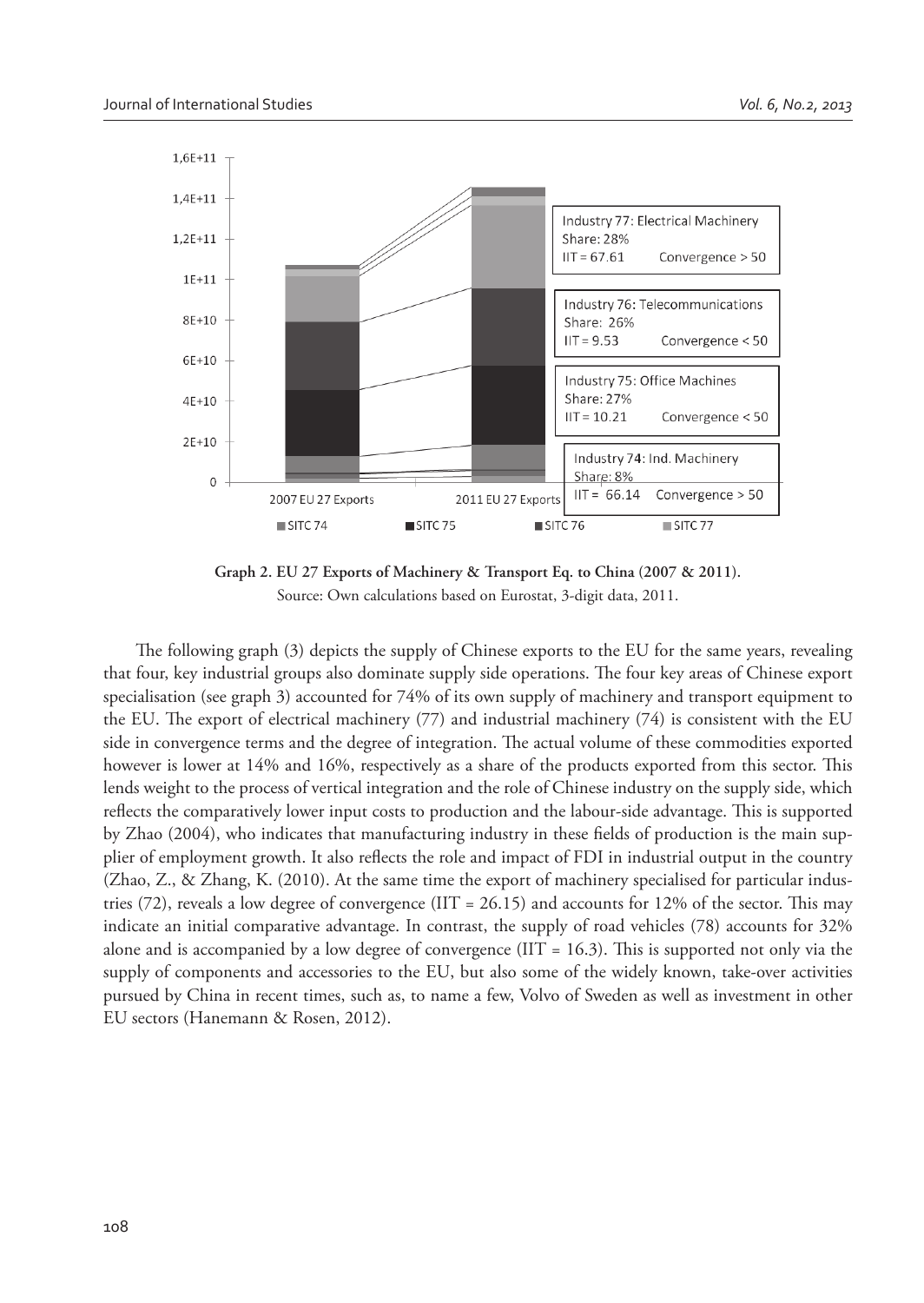

**Graph 3. Chinese Exports of Machinery & Transport Eq. to the EU 27 (2007 & 2011).** Source: *Own calculations based on Eurostat, 3-digit data*, 2011.

The above graph reflects not only the increasing capability of China's expansion into European supply and production networks, but it also represents its key and growing areas of importance in terms of industrial specialisation and areas of interest, both at home and abroad.

In comparison to the former Socialist countries of Central & Eastern Europe, which relied heavily on the strong support of foreign investment in their own countries at the start of transition, China is also much more comparatively active on supply of investment globally.

## **CONCLUSION**

In compiling the statistical information for this analysis, two select years were chosen to measure Chinese-EU trade flows: 2007 and 2011, thus allowing convergence as well as any significant change in industrial output and likewise exports to be measured over a longer period of time. The data used in this analysis was the 3-digit SITC (standard international trade classification), supplied by Eurostat and the WTO.

The analyses provided in this work revealed relatively high degrees of industrial convergence between China and the EU, confirmed by levels of intra-industry trade exceeding 50. At the same time sectors exhibiting low convergence are indicative of comparative advantage and industrial specialisation. An important support element connected with these two distinct paths pursued by both trading partners concerns the role of foreign direct investment, which given the geographical distance between them is a key factor driving trade and industrial expansion. Chinese overseas, foreign direct investment in the EU has increased from 20 operations from ten years ago to 573 in recent times. Geographically, China concentrates its interests mainly on the troika of the United Kingdom, France and Germany. The structure of this investment has transitioned to a broader range of industries, especially capital supply (services), manufacturing and takeover processes in the transport (car) sector, telecommunications as well as the country's interests in some of